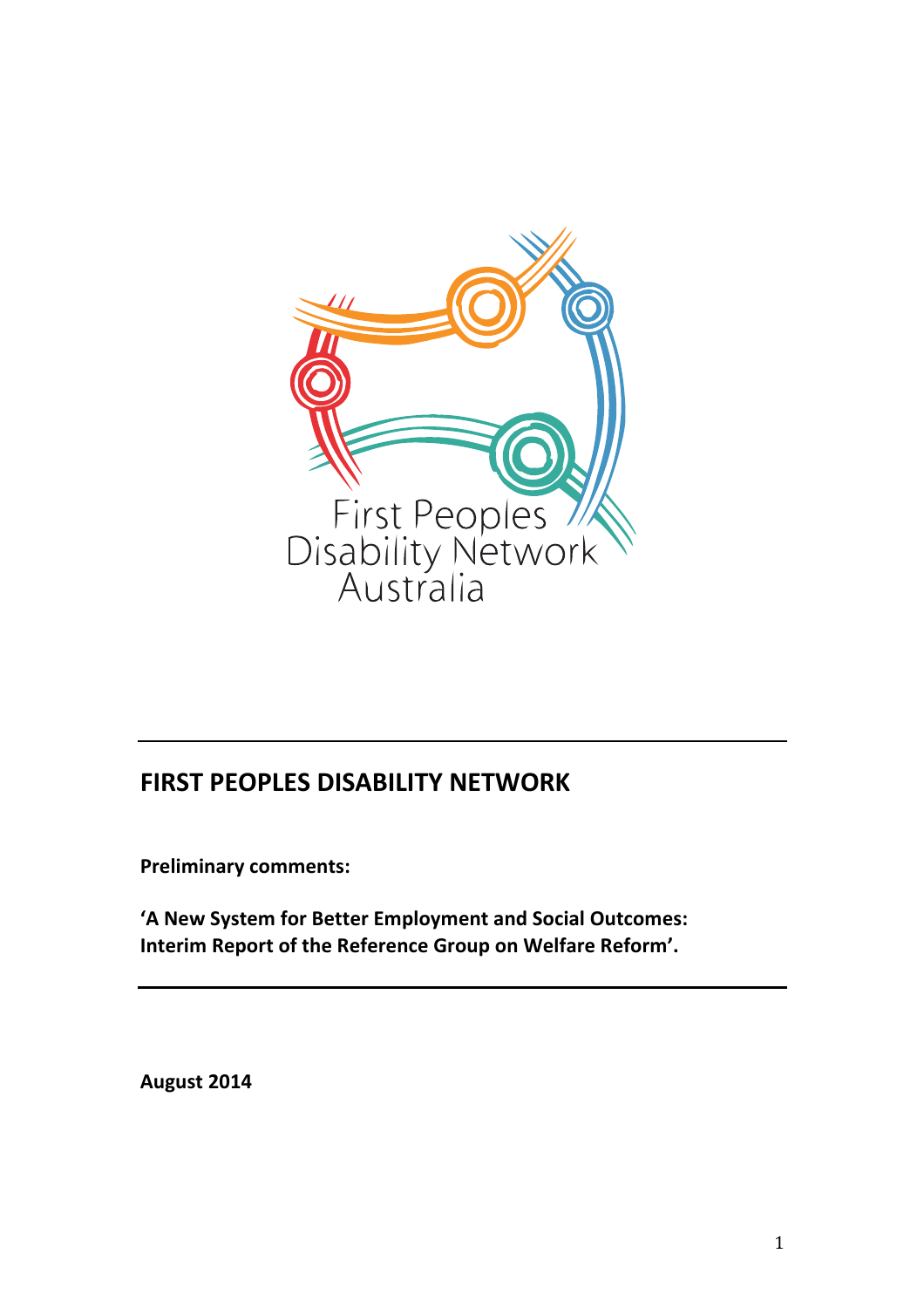# **About the First Peoples Disability Network.**

The First Peoples Disability Network is a national representative body for Aboriginal and Torres Strait Islander People with disability.

We wish to acknowledge representations made by other peak disability bodies, including People With Disabilities Australia, and other Aboriginal and Torres Strait Islander organisations. These organisations will speak to many of the general issues that our people face on a daily basis.

However, in order to understand the specific issues and the gravity of impact that any proposed social welfare reform will have upon those who are Aboriginal and Torres Strait Islander *and* have disability, you need to speak with those people directly. Whilst Aboriginal and Torres Strait Islander people with a disability are some of the most adaptable, resilient, and generous people in society, they also make up some of its most disadvantaged and marginalised.

Many Aboriginal and Torres Strait Islander people with disability have needs which are complex, often a consequence of the cumulative effects of inter-generational neglect. There are no simple solutions to these issues. Instead, the way to approach these complexities from a policy perspective is through empathy and respect, with direct communication with those most affected. The First Peoples Disability Network is an organisation governed by a Board comprising Aboriginal and Torres Strait Islander people with disability and is therefore well equipped to provide this perspective.

# **Summary of Comments on the Interim Report.**

With a view to improving the principles of social equity underpinning any proposed social welfare reform, we make the following comments on the ideas proposed by the Reference Group in its Interim Report:

- 1. Education and employment are key enablers of social change, so there must be a systemic approach to understanding the barriers to accessing education and employment.
- 2. Improving system co-ordination is the best opportunity to improve the effectiveness in the delivery of social services.
- 3. Stigma is a barrier which can be addressed through responsible public discourse and raising awareness.
- 4. The international human rights framework can act as a risk management guide for the development and implementation of social welfare reform.
- 5. Building community capacity requires communities to be involved at all parts of the process – from planning, design, implementation and evaluation.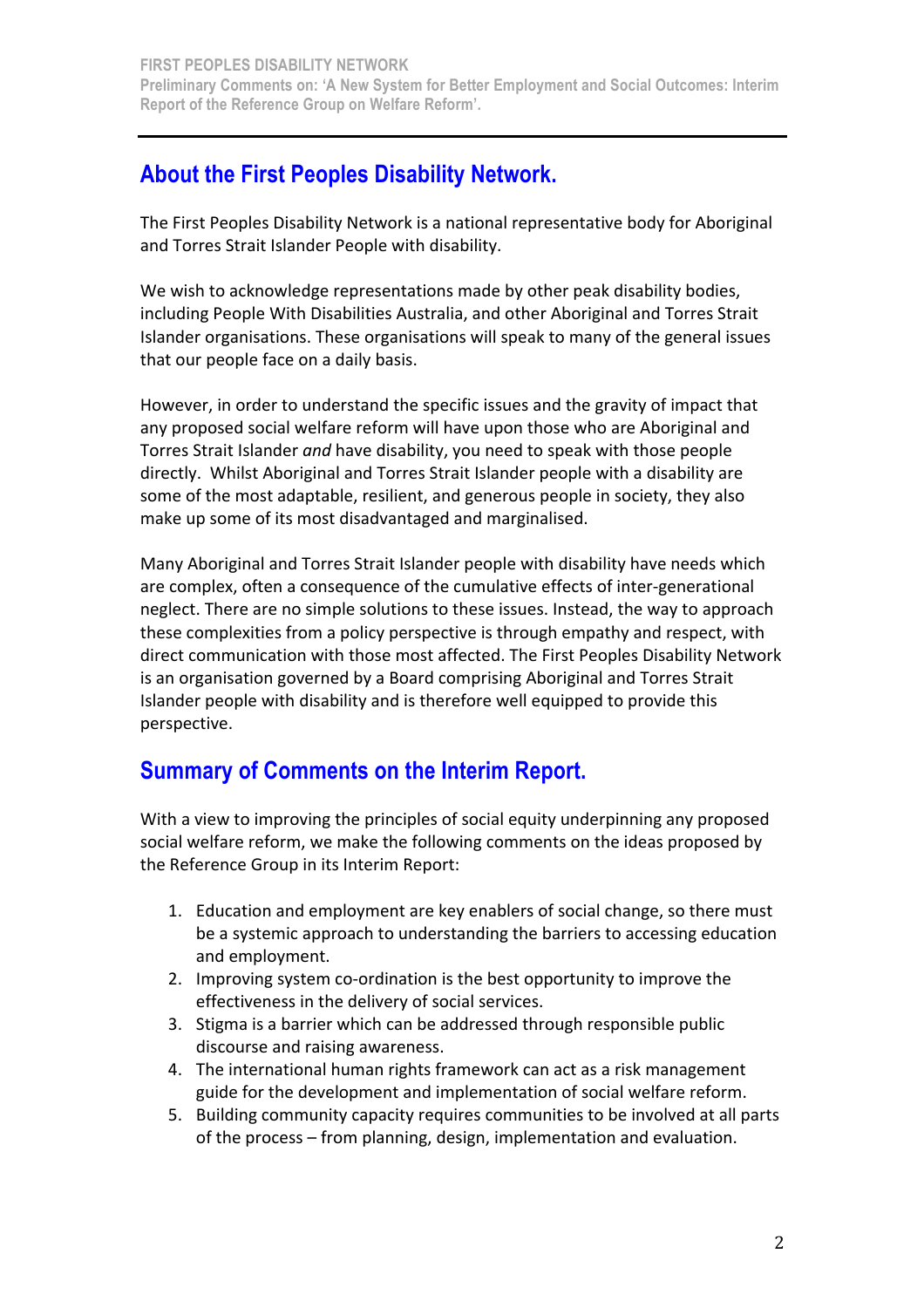### **1. Education and employment are key enablers of social change, so there must be a systemic approach to understanding the barriers to accessing education and employment.**

The Reference Group is correct in identifying the promotion of opportunities for education and employment as key strategies to attain social outcomes. The key question is not whether education and employment are important, but how to remove those barriers that stand in the way of equality of opportunity.

Linking welfare payments to school attendance has had questionable impact. The final report on Indigenous Reform from the COAG Reform Council in April 2014 showed that despite five vears of the Northern Territory Intervention, school attendance in the Northern Territory fell in every year level from 2008 to 2012.<sup>1</sup> Similarly, truancy trucks may manage to get kids to school; but will they have a sustainable, long-term impact in keeping them there?

The impact of misdiagnosed or inappropriately managed disability is the untold story in education and employment. The information we collect from our community consultations, when compared with officially recorded data, indicates that the prevalence of disability is widely understated. In schools, children with cognitive or sensory disability are regularly miscast as inattentive and disruptive, diagnoses which relate to the bahavioural consequences of their disability rather than the underlying cause of their learning impairment. Over time, this form of stereotyping constrains our children and creates a self-fulfilling prophecy, the impact of which includes disengagement from learning, unemployment, poverty and increased contact with the criminal justice system.

The First Peoples Disability Network issues a challenge to the Reference Group to turn this story on its head. Work with us to change the life trajectory Aboriginal and Torres Strait Islander people with disability. Take the time to understand the issues, collect the knowledge and data, and work with our communities to come up with the program of reform which will get our children and young people to school and into jobs and keep them there.

**2. Improving system co-ordination is the best opportunity to improve the effectiveness in the delivery of social services.** 

The desire for simple solutions should be tempered by an understanding of the complex needs of people. Whilst education and employment are important

 $1$  COAG Reform Council (2014) Indigenous Reform 2012-13: Five Years of Performance, p15. At http://www.coagreformcouncil.gov.au/sites/default/files/files/Indigenous%20Reform%202012- 13%20Five%20years%20of%20performance\_30%20April%202014.pdf.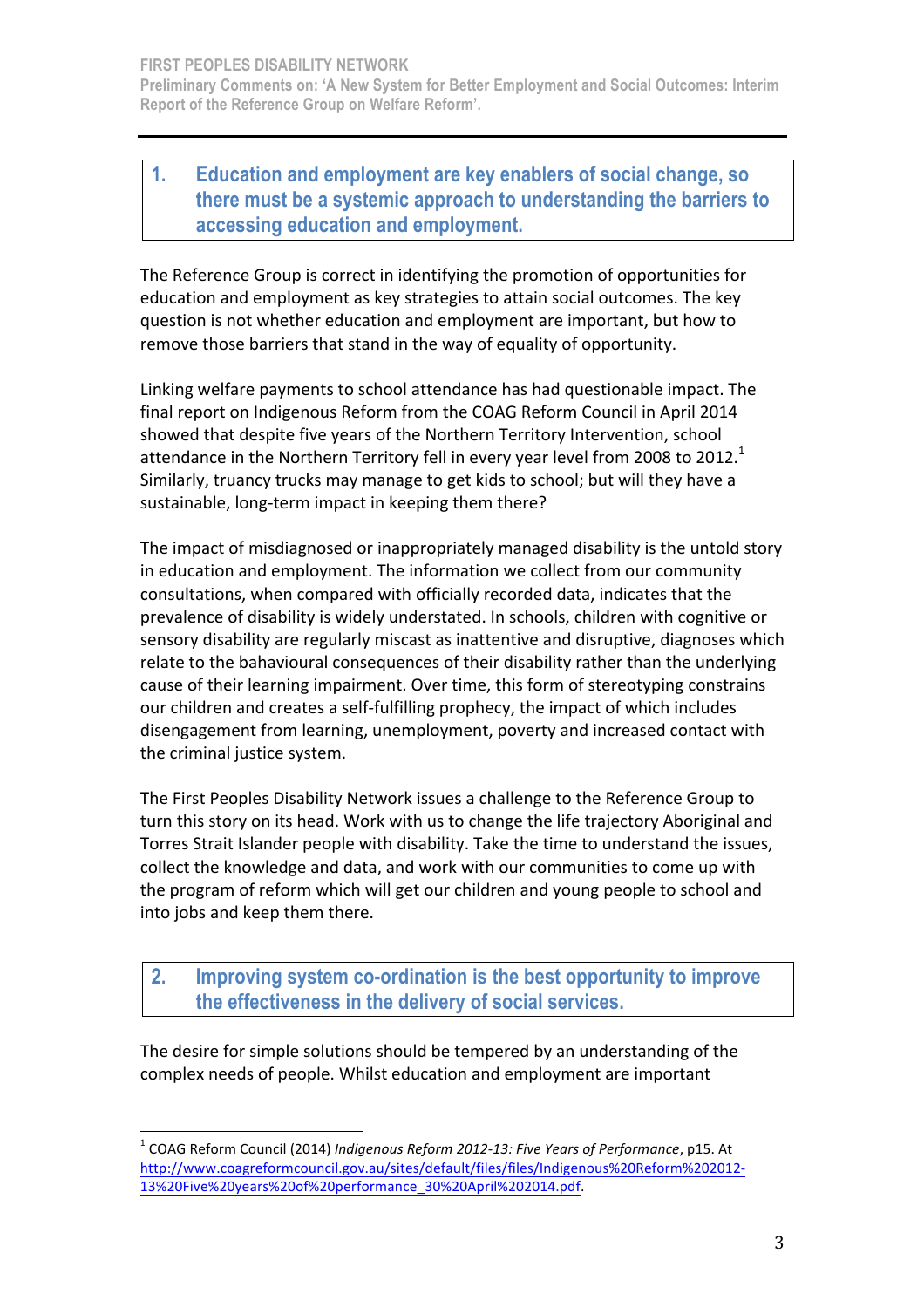priorities, these needs do not exist in isolation from other needs, such as access to housing, good health, and fair treatment in the justice system.

Whilst social services are organised in 'silos', people do not live their lives in 'silos'. There are discernable gaps in the co-ordination of services across policy portfolios, particularly at the interface between Commonwealth service agencies and States and Territory service agencies. As an example, there are opportunities for greater coordination and knowledge exchange to support children in their transition from early childhood years (0-4 years, Commonwealth health system) to early school years (5 years +, State and Territory education system).

A greater focus on system synergy at targeted points in a child's development will deliver great gains in early stage detection and management of learning barriers for children. A systems thinking approach warrants further attention by the Reference Group.

### **3. Stigma is a barrier which can be addressed through responsible public discourse and raising awareness.**

The social welfare debate has been characterised by negative stereotyping of those in need of social support in the public domain. During the course of the debate, we have seen disparaging public commentary including the labeling of those in need of social support as "dole bludgers", "leaners" and other forms of negative stereotyping. 

Negative stereotyping of those needing social support is counterproductive on two fronts.

The first impact negative stereotyping has is the limiting effect it has on the individual. The greatest incentive to avoid being subject to repetitive stigmatisation is to retreat from forms of civic engagement.

The second detrimental impact of negative stereotyping is the entrenching of presumptions and passive forms of discrimination in the national psyche. It tricks the mind into dealing with the wrong problem. When an Aboriginal kid mucks up at school, they are typically branded the "bad black kid" and subjected to a disciplinary forms of action to remedy their behaviour. Instead of defaulting to punitive action, we should instead be asking whether there is an underlying learning impairment that stands in the way of their learning, which could lead to a totally different approach.

Leaders have a role in promoting a healthy public discourse, which is respectful of those disadvantaged in society and encouraging of their inclusion and participation. Policy-makers have a role in challenging their sub-conscious response to a complex social problem by framing the questions differently.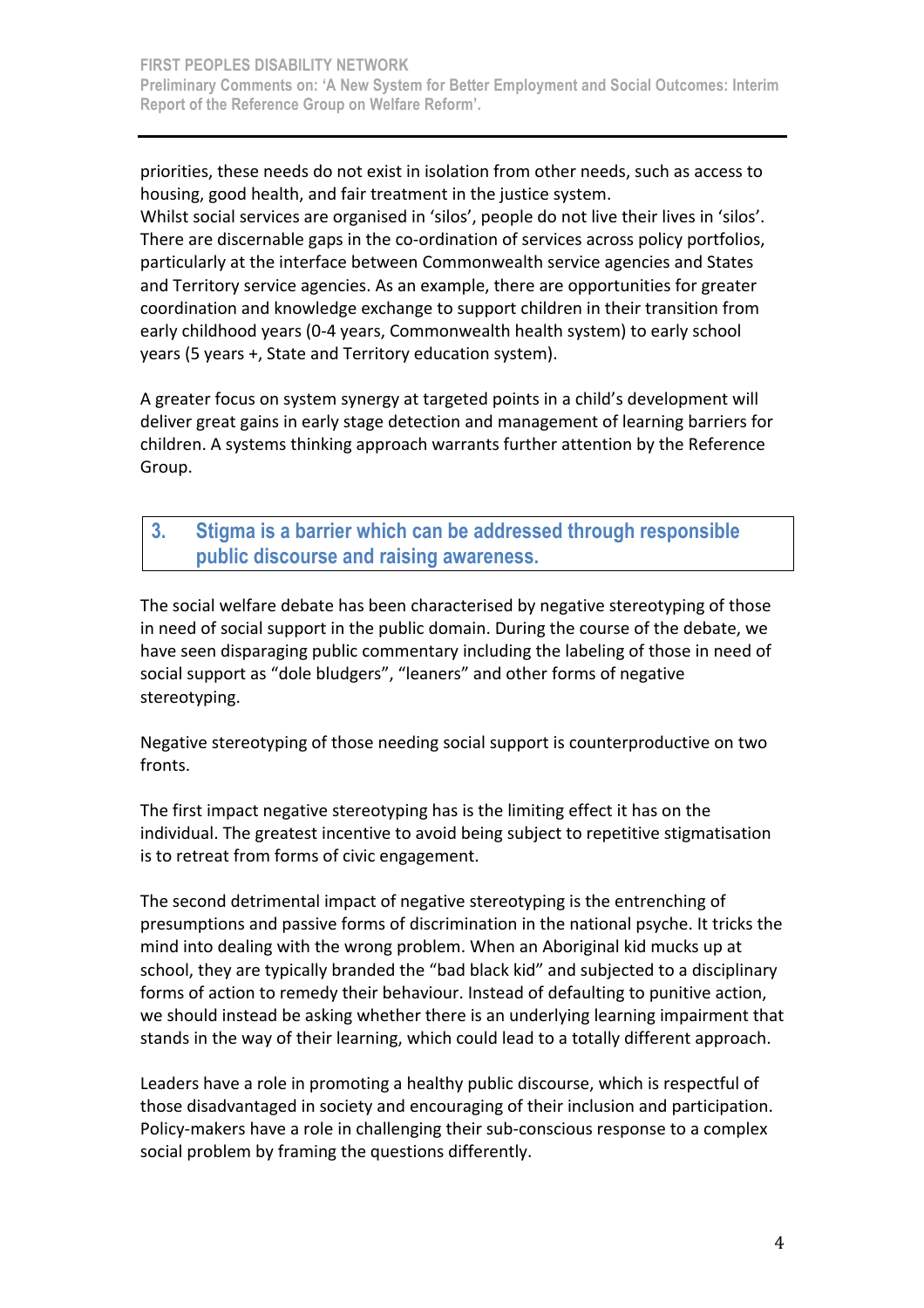### **4. The international human rights framework can act as a risk management guide for the development and implementation of social welfare reform.**

We recommend that the Reference Group undertake a Human Rights Impact Statement of any proposed reforms, as a risk management process to ensure that those at the fringes of society are not subjected to excessive unintended consequences of the reform package.

The Interim Report is silent on the linkages between social welfare reform and Australia's obligations under the international human rights instruments to which it is a signatory.

From the perspective of Aboriginal and Torres Strait Islander persons with disability, the two guiding international instruments are the *International Convention on the Rights of Persons With Disability* and the *United Nations Declaration on the Rights of Indigenous Peoples*. We acknowledge there are obligations under other relevant human rights instrument which must also be considered, including: the *International Convention on the Elimination of all Forms of Racial Discrimination*; the *Convention on the Elimination of All Forms of Discrimination Against Women and the Convention on the Rights of the Child*. 

This is more than just a bureaucratic process. It is a statement on how Australia intends to treat its most disadvantaged members of its society.

### **5. Building community capacity requires communities to be involved at all parts of the process – from planning, design, implementation and evaluation.**

The difference between well thought through policy and poorly developed and implemented policy to those most disadvantaged can make the difference between survival of basic needs and falling further below the people.

Research consistently shows that the community's direct involvement in programs that affect them lead to superior outcomes. A recent study into the social and emotional wellbeing of Aboriginal and Torres Strait Islander youth found a critical success factor for a strong and sustainable program is "*having inclusive and inspiring* origin and establishment processes beginning in the community".<sup>2</sup>

 

<sup>&</sup>lt;sup>2</sup> Haswell, M.R; Blignault, I; Fitzpatrick S; and Jackson Pulver L. (2013) The Social and Emotional Wellbeing of Indigenous Youth: Reviewing and Extending the Evidence and Examining its Implications for Policy and Practice. Muru Marri, School of Public Health and Community Medicine, UNSW Australia, p50.